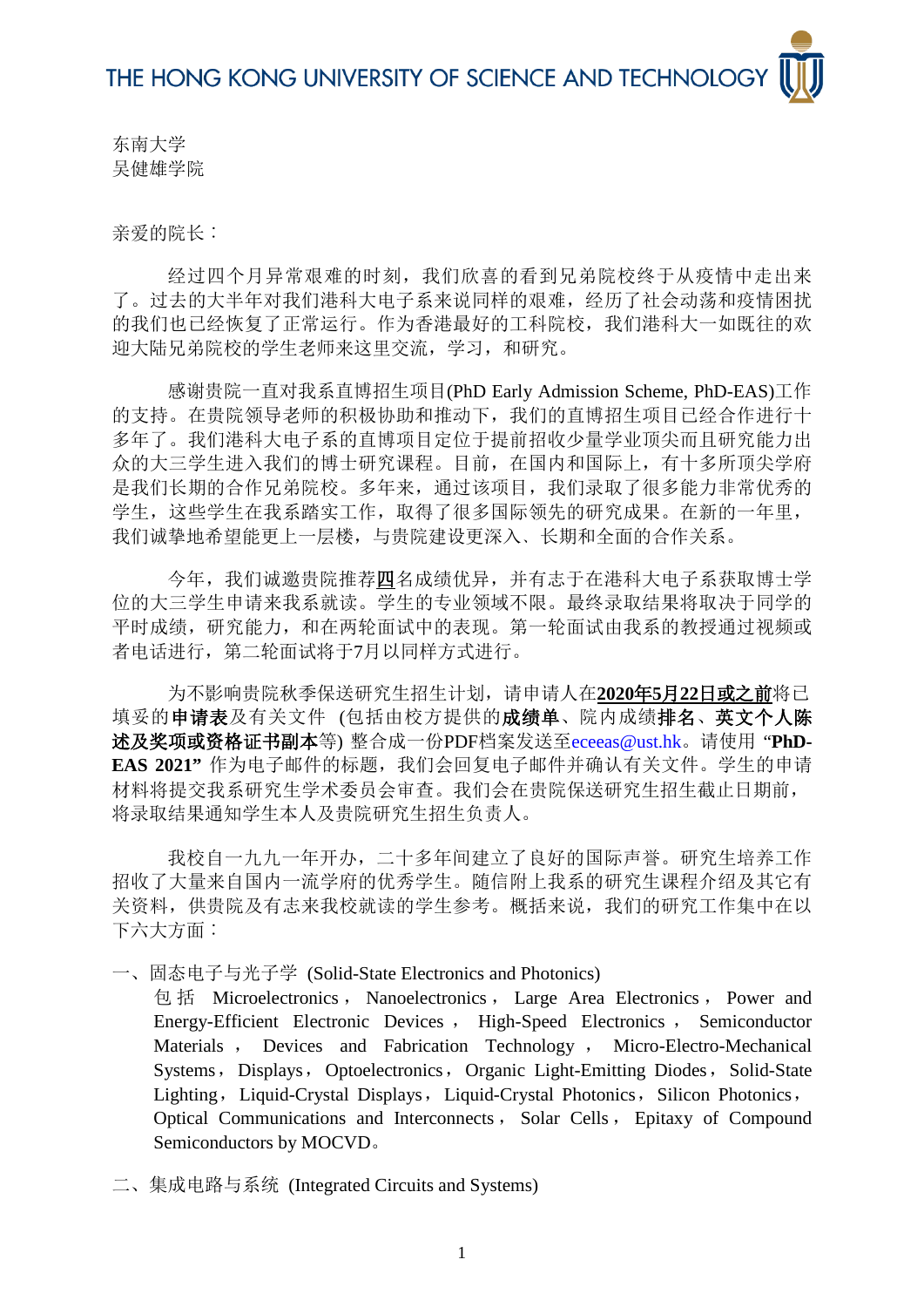## THE HONG KONG UNIVERSITY OF SCIENCE AND TECHNOLOGY

包括 Digital, Analog and Mixed-Signal Integrated Circuits Design, VLSI Design, Embedded Systems, Network-on-Chip, Multiprocessor System-on-Chip, Circuit and System Simulation and Verification Tools, RF and mm-Wave IC and Systems, Data Converters, Power Management IC, High-Speed Optical Communication Transceiver, Image and Bio-Medical Sensors, Signal Processing and System Architectures, Design Automation, Computer Architecture, Reconfigurable System, Hardware/Software Codesign。

三、无线通讯与网络 (Wireless Communications and Networking)

包 括 Physical Layer , Signal Processing , Coding and Information Theory , Networking as well as New Architecture for Next Generation 5G Wireless Communications, Massive MIMO and Cloud Radio Access Networks, Interference Management, Heterogeneous Networks, Green Communications, Tactile Wireless Systems For Machine Type, Device-To-Device and Multimedia Communications, Integration of Control and Wireless Communication Theory, Display-Smart Mobile Communications And Interactions , Network Coding Theory and Applications , Cross-Layer Stochastic Optimization, Distributed Algorithms and Optimisations, Big Data Systems, Social Media and Cyber-Physical and Social Computing Systems, Self-Organising Networks, Cloud Computing and Virtualisation.

- 四、生物医学工程 (Biomedical Engineering) 包括 Medical Imaging, Biomedical Optics and Biophotonics, Neuroengineering, Medical Electronics , Bioinformatics/Computational Biology , Biomedical Microdevices, BioMEMS。
- 五、自动控制和机器人系统 (Control and Robotic Systems) 包括 Control and Optimization, System Theory, Optimization Theory, Detection and Estimation, Financial Systems, Networked Sensing and Control, Robotics and Automation , UAV , Next-Generation Industry Robots , Medical/Healthcare Robotics, Autonomous Systems.
- 六、数据科学及人工智能 (Data Science and AI)

包括 big data analytics, artificial intelligence, speech and language processing, financial analytics, computational biology, bioinformatics, neural engineering, deep learning, signal processing, image processing and computer vision, social and multimedia computing。

我校拥有优良的师资、先进的实验设备和优美的环境。我校于2020-2021年度对 每名博士研究生提供大约每月港币18,030元的助学金,下一年度的金额将会略作调 整。研究生应缴交的费用包括学费每年港币42,100元及宿费每月约港币2,600元。获录 取的学生将不能随意更改攻读课程。

从直博项目中招收到的特别优秀学生,我系会积极推荐申请由香港政府提供的 留学博士奖学金 (Hong Kong PhD Fellowship Scheme)。该奖学金为资助来自全球最优 秀的学生而设,奖学金为期四年,每月港币25,800元,挑选标准包括学习成绩、科研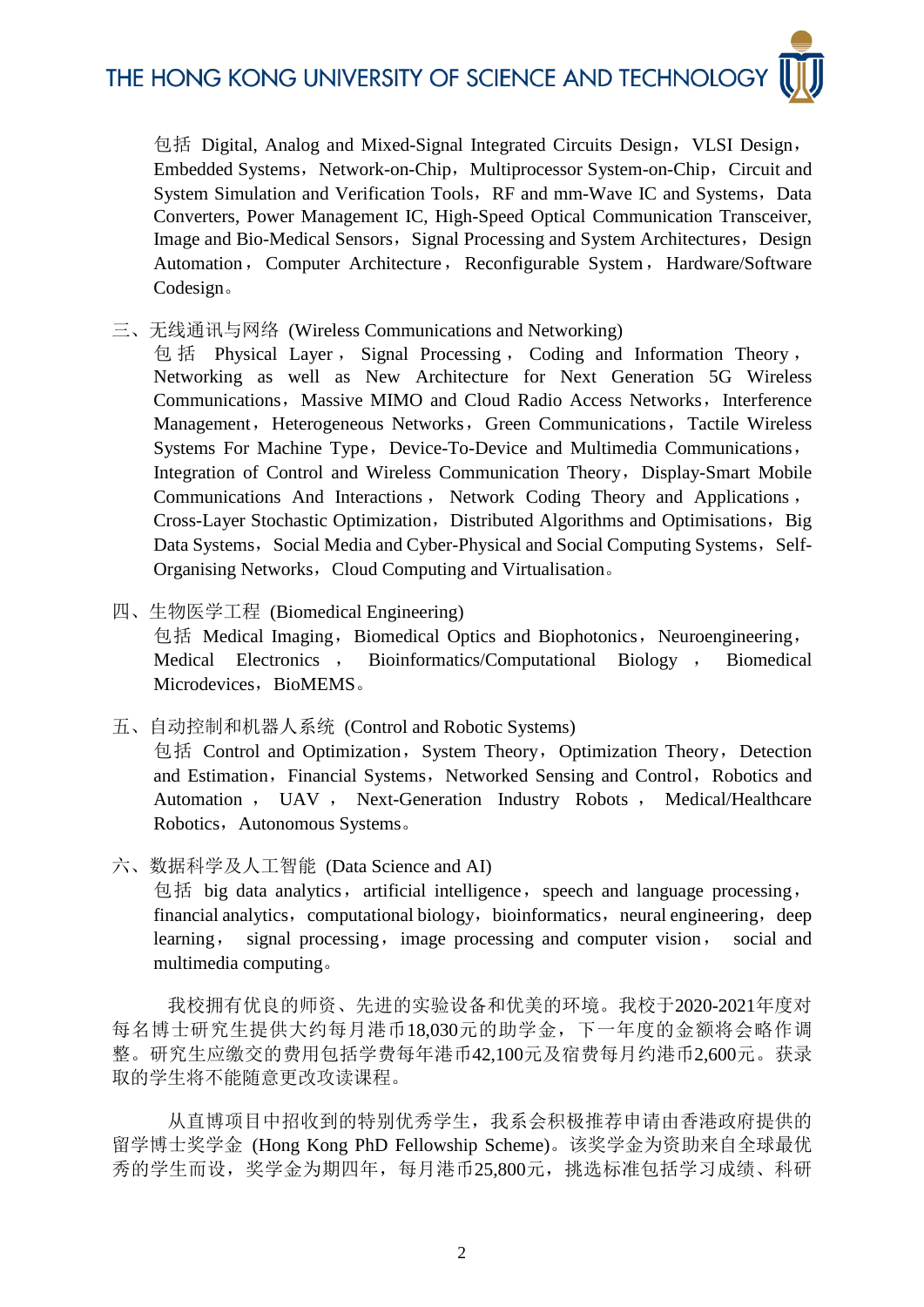## THE HONG KONG UNIVERSITY OF SCIENCE AND TECHNOLOG

成就及潜力、领导才能等。我系每年有多人获此殊荣。

如有查询,请与我系研究生学术委员会主席袁杰教授联络,他的电邮地址是 eevuan@ust.hk 。 有关我系研究生课程的详细资料, 亦可参阅以下网址︰ [www.ece.ust.hk](http://www.ece.ust.hk/)。

> 期待着您的回音。 顺颂

教祺

香港科技大学 电子及计算机工程学系 系主任

 $\begin{picture}(20,20) \put(0,0){\line(1,0){10}} \put(15,0){\line(1,0){10}} \put(15,0){\line(1,0){10}} \put(15,0){\line(1,0){10}} \put(15,0){\line(1,0){10}} \put(15,0){\line(1,0){10}} \put(15,0){\line(1,0){10}} \put(15,0){\line(1,0){10}} \put(15,0){\line(1,0){10}} \put(15,0){\line(1,0){10}} \put(15,0){\line(1,0){10}} \put(15,0){\line(1$ 

施毅明教授(Prof. Bertram Shi) 2020年4月29日

附件︰

- (1) 电子及计算机工程系 2021优先录取计划申请表 PhD-EAS Application Form 2021-22
- (2) 工程系研究生教育概要 School of Engineering Postgraduate Programs [http://ebookshelf.ust.hk/flippingbook/G19126\\_SENG/mobile/index.html](http://ebookshelf.ust.hk/flippingbook/G19126_SENG/mobile/index.html)
- (3) 研究生课程及入学须知 Postgraduate Prospectus [http://ebookshelf.ust.hk/flippingbook/G19126\\_Prospectus/mobile/index.html](http://ebookshelf.ust.hk/flippingbook/G19126_Prospectus/mobile/index.html)
- (4) 香港留学博士奖学金简介 Hong Kong PhD Fellowship Scheme (HKPFS) <http://pg.ust.hk/hkpfs>
- (5) 电子及计算机工程系 优先录取学生感言 PhD-EAS Students Sharing [https://www.ece.ust.hk/sites/ece-prod.sites2.ust.hk/files/ECE\\_PhD-EAS\\_Testimonials.pdf](https://www.ece.ust.hk/sites/ece-prod.sites2.ust.hk/files/ECE_PhD-EAS_Testimonials.pdf)
- (6) 电子及计算机工程系 香港奖学金获得者感言 HKPFS Student Sharing <https://seng.ust.hk/academics/research-postgraduate/student-sharing>
- (7) 电子及计算机工程系 优先录取计划宣传简介 PhD-EAS Promotion Catalog [https://www.ece.ust.hk/sites/ece-prod.sites2.ust.hk/files/ECE\\_catalog.pdf](https://www.ece.ust.hk/sites/ece-prod.sites2.ust.hk/files/ECE_catalog.pdf)